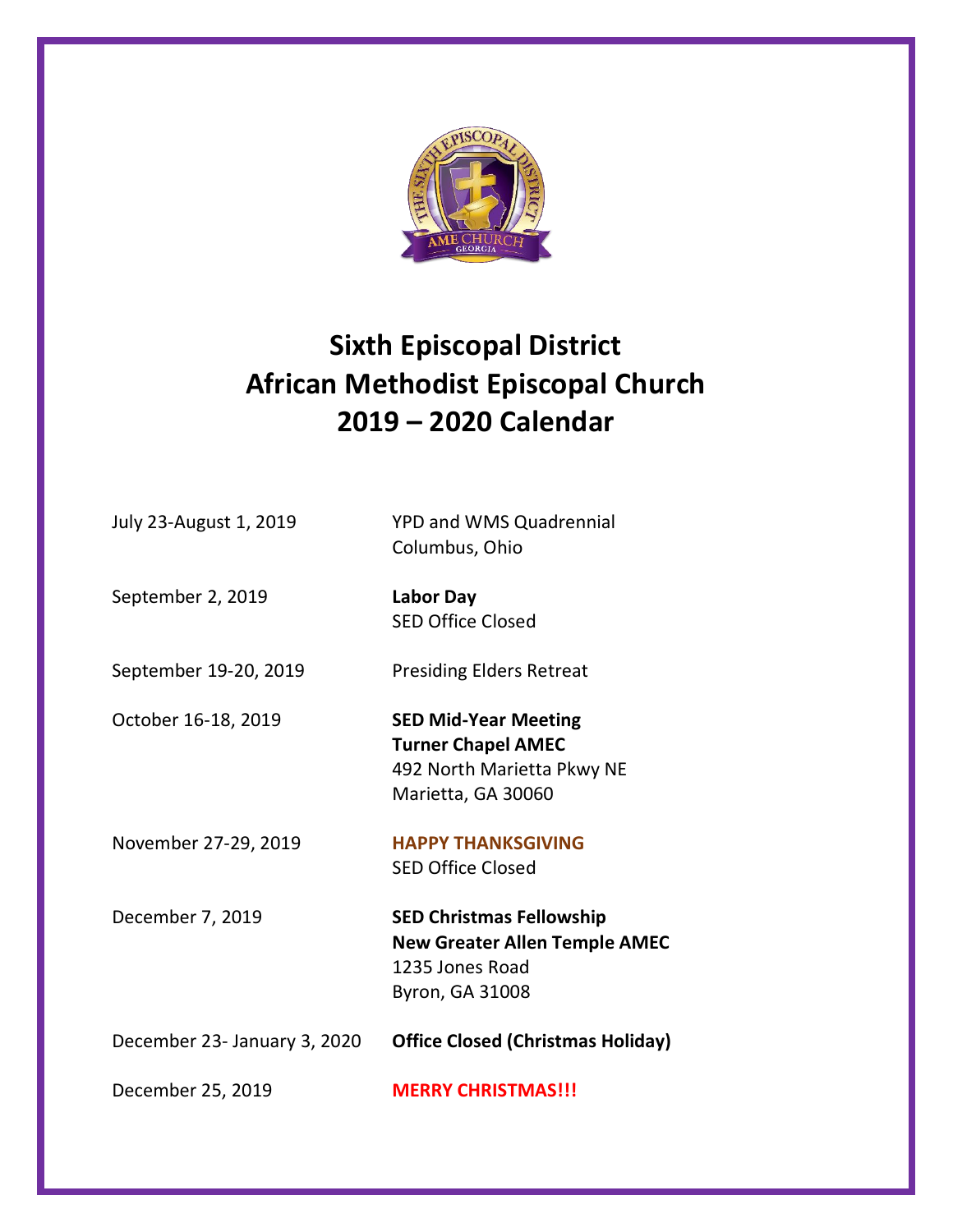| January 1, 2020         | New Year's Day                                                                                                     |
|-------------------------|--------------------------------------------------------------------------------------------------------------------|
| January 20, 2020        | <b>MLK Holiday</b><br><b>SED Office Closed</b>                                                                     |
| February 6-7, 2020      | <b>SED Founder's Day</b><br>Savannah, GA                                                                           |
| <b>February 8, 2020</b> | <b>SED General Conference Delegation Meeting</b><br><b>St. James AMEC</b><br>632 E. Broad St<br>Savannah, GA 31401 |
| February 25-28, 2020    | <b>South Georgia Annual Conference</b><br><b>Donalsonville West District</b>                                       |
| February 26, 2020       | Ash Wednesday                                                                                                      |
| March 10-13, 2020       | <b>Southwest Georgia Annual Conference</b><br><b>St. Paul AMEC</b><br>4900 St. Mary's Rd<br>Columbus, GA 31907     |
| March 24-27, 2020       | <b>Georgia Annual Conference</b><br><b>Savannah Central District</b>                                               |
| April 5, 2020           | <b>Palm Sunday</b>                                                                                                 |
| April 6-10, 2020        | <b>Holy Week</b>                                                                                                   |
| April 10, 2020          | <b>GOOD FRIDAY</b><br><b>SED Office Closed</b>                                                                     |
| April 12, 2020          | <b>HAPPY RESURRECTION DAY!!!</b>                                                                                   |
| April 14-17, 2020       | <b>Augusta Georgia Annual Conference</b><br><b>First AMEC</b><br>521 N. Hull St<br>Athens, GA 30601                |